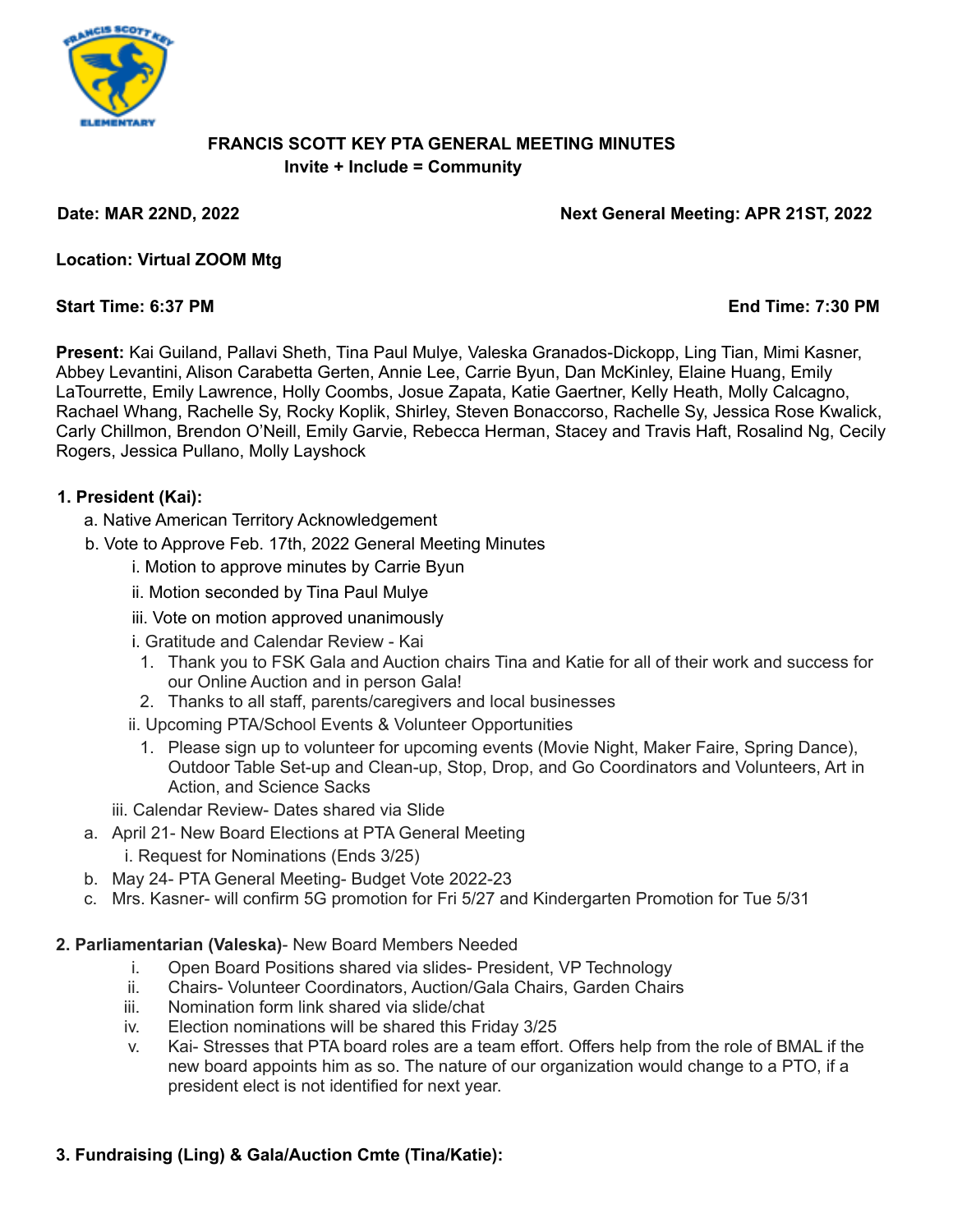- a. Gala/Auction Fundraising Estimates- Great success!! We are getting very close to our \$150,000
	- i. We are still reconciling numbers
- b. April and May Fundraising Updates
	- i. 4/22- Movie Night
	- ii. 4/30- Skate Night (5G Fundraiser)
	- iii. May will have community events of Teacher/Staff Appreciation Week, Maker Faire, and Spring Dance
- c. Gala Auction & Gala- Tina and Katie
	- i. NET Estimate for our Gala/Auction- payments still trickling in, but so far have raised \$74,000!!!!! (expenses for both events estimated \$9K, below \$10K budget)
	- ii. Goal to get Gala and Online Auction payments in by 3/25
	- iii. Seeking new Chairs for next year!!
- **4. Treasurer (Rocky)-** Budget 2021-2022 Review / 2022-23 Budget Planning
	- a. Incoming/Fundraising Target \$150,000; Raised to Date \$134,618 (not inclusive of \$~20,000 of checks), Remaining to Raise \$15,382
	- b. Expense Budget \$166,540; We still have expenses of about \$60,000 to spend.
	- c. Available Cash \$126,840. Reserves have grown. Keep this in mind when creating our straw budget. Encourages members to think about new ideas to include in our next year's budget.
	- d. Budget Report shared via slide, highlighted Gala line item, Professional Development, Art in Action, Online Subscriptions
	- e. Checks written shared via slides

### **5. Historian (Carrie)**

a. >3,000 hours logged. Link to log hours shared via slide.

# **5. Logowear (Carrie)**

a. Purchase logowear online, link shared via slide to purchase! Fridays are spirit days!

# **6. Outreach (Emily Lawrenece) & Membership (Tristen):**

- a. Updates on Weekend Playdates- 3G/5G Playground this Sat March 26 3-5p at Boat Park. Thank you to Holly and the Gathering Crew for organizing this event.
- b. Spring Dance- Fri 5/20 from 6-8p. Michelle Vidal chairing event. Recruiting volunteers for Dance Committee.
- c. Welcoming New/Incoming Families
	- i. Look ahead for Buddy Family connections and Summer Playdates

# **7. Membership (Kai)**

a. Goal is 250 members. We have 216 members currently.

#### **8, Technology (Kai)**

a. ParentSquare- may move to using this solely next year vs email

#### **9. Principal's Update (Mrs. Kasner)**

- a. Shared budget for SFUSD during
	- i. Able to keep positions, but our spending money is limited
	- ii. Appreciates PTA fundraising for supporting our programs going for our students
	- iii. Traffic Safety- last few days we only have 1-2 parents helping with Stop, Drop, & Go- please sign up
	- iv. Lost and Found items donated to a Ukrainian cause
	- v. Rocky- Asks about changes to use of play structure